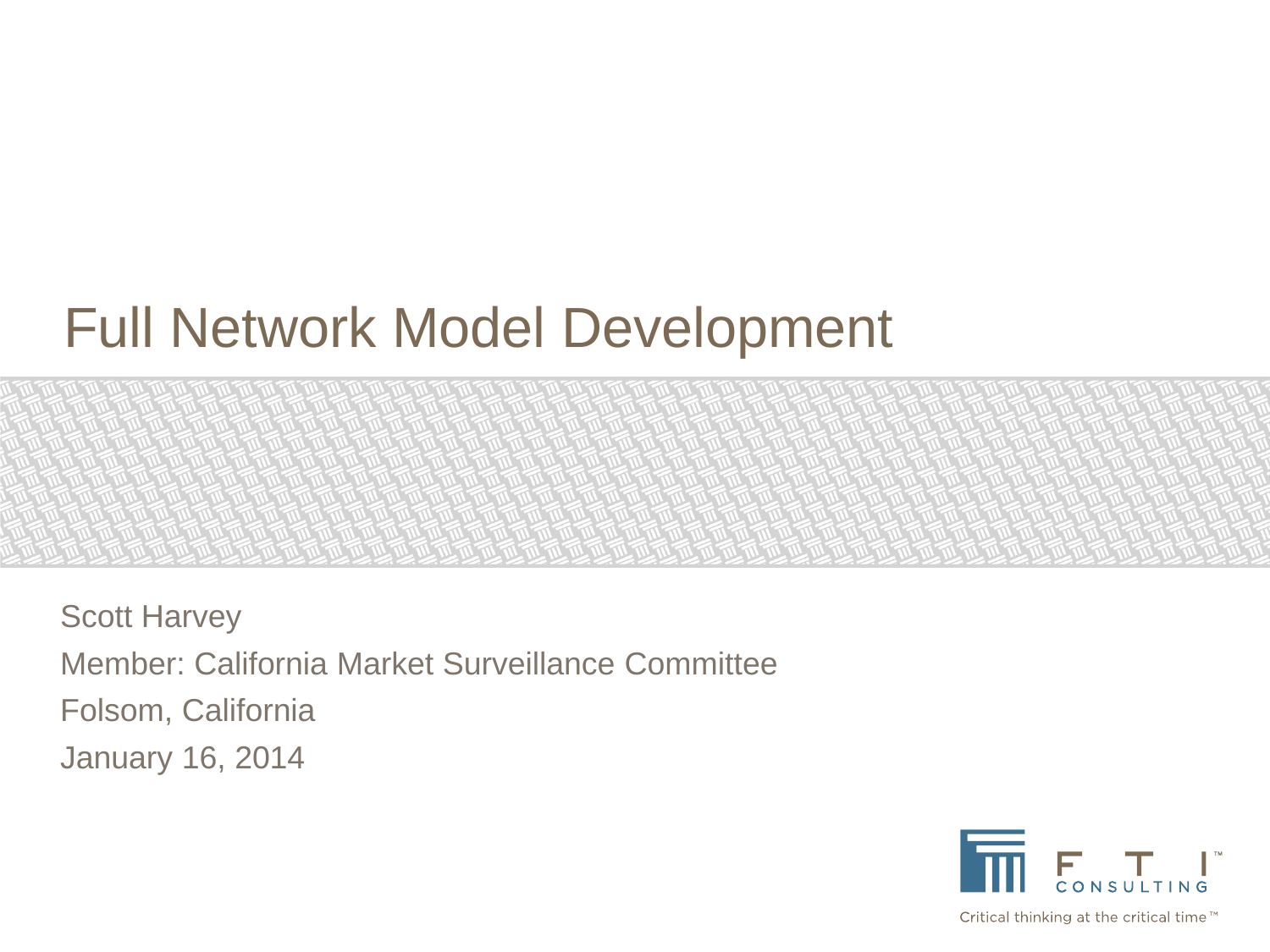- Model testing, calibration and evolution
- Physical constraints and scheduling limits
- Contract path entitlements and transmission expansion
- Congestion rent shortfall allocation

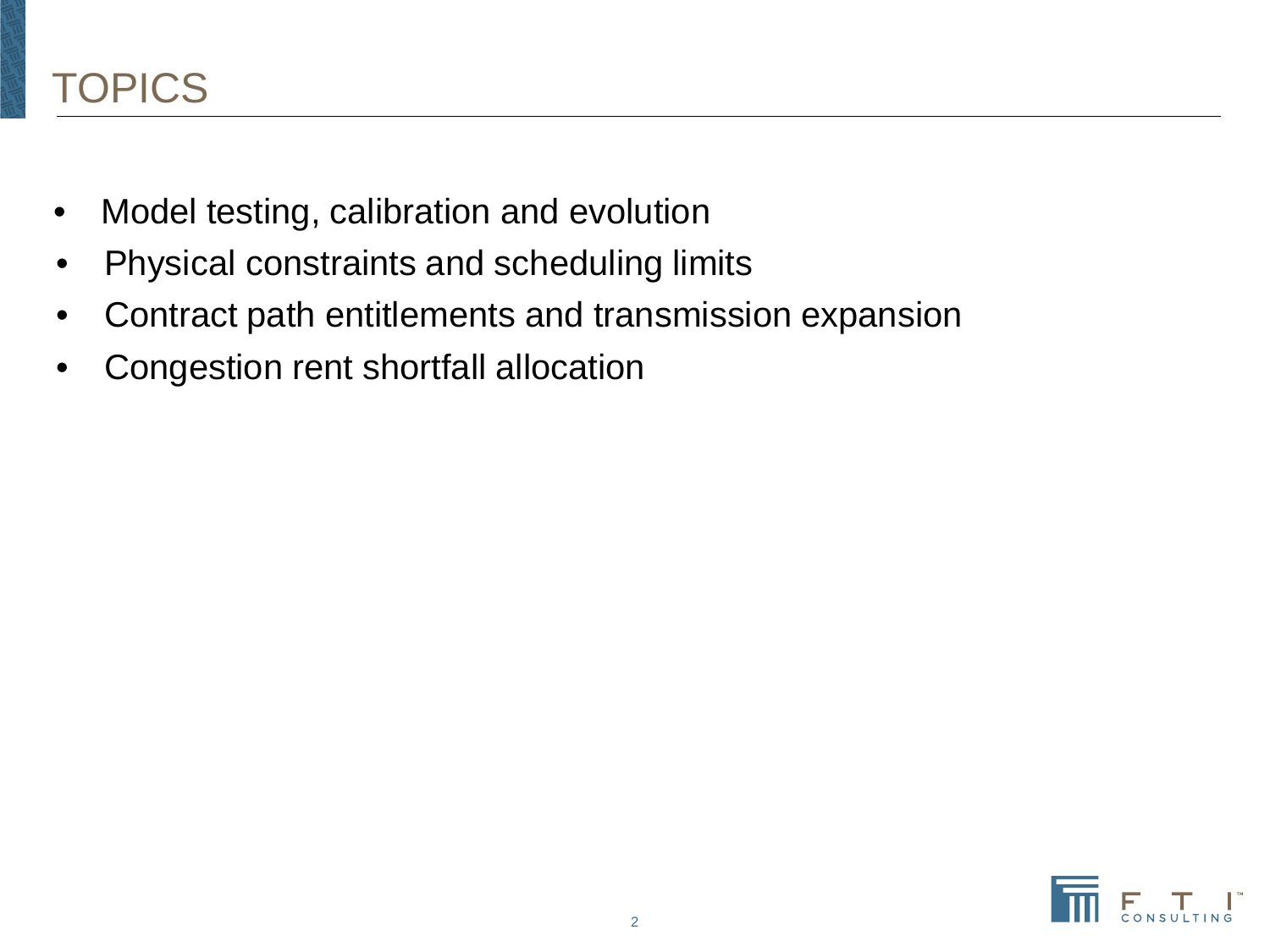#### TESTING AND CALIBRATION

It should be possible for the California ISO to develop methods that will enable it to improve its current forecast of loopflow impacts on internal transmission constraints (i.e. assuming that they will be zero).

- Such improvements will enable it to :
	- Better account for real-time conditions in its day-ahead unit commitment and interchange scheduling,
	- Reduce real-time congestion rent shortfalls, and
	- Improve convergence between day-ahead and real-time prices.
- This is not an unrealistic objective, other ISOs have been able to achieve this.

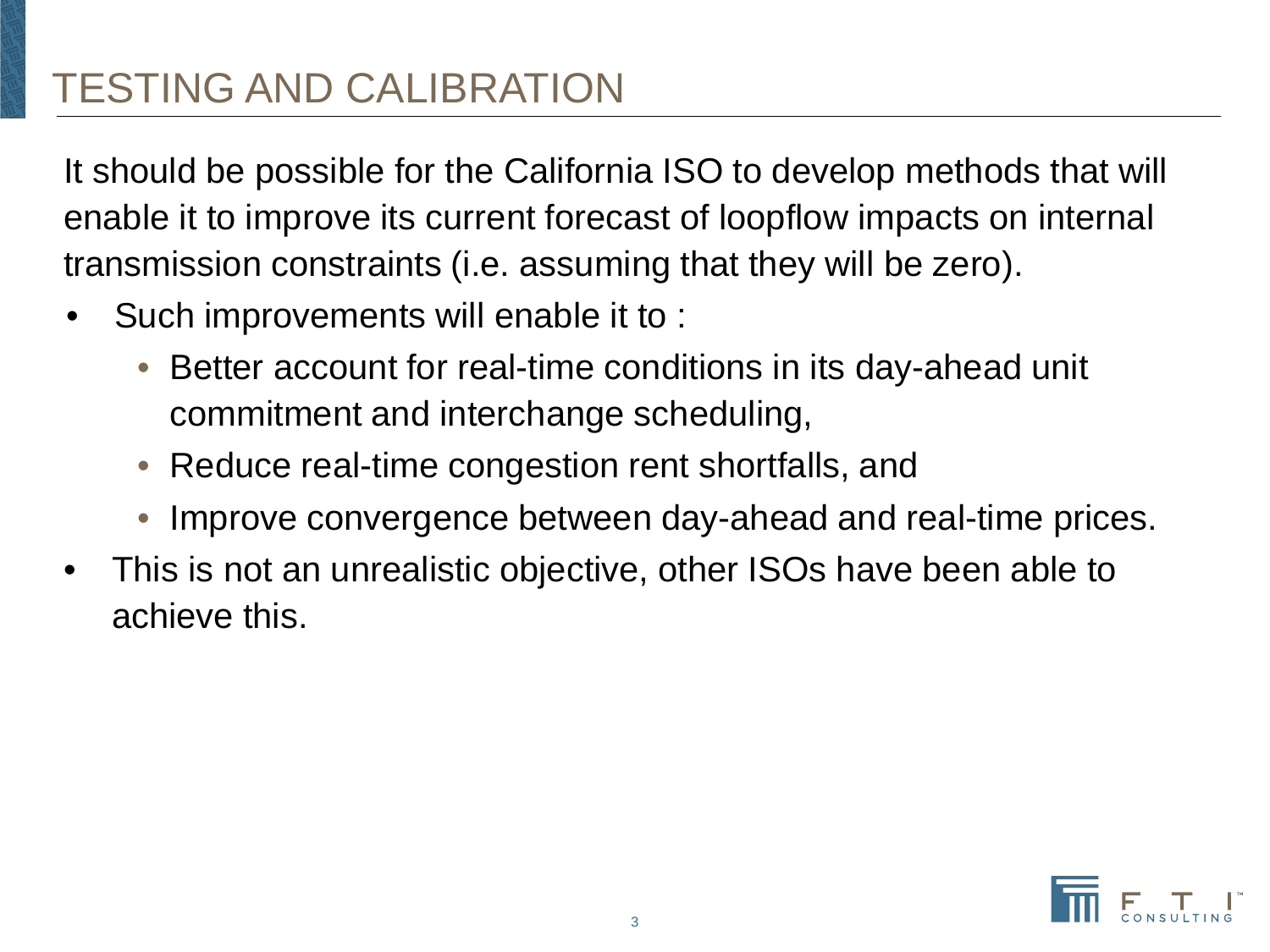#### TESTING AND CALIBRATION

It should not, however, be assumed that this modeling effort will be easy and the methods the California ISO envisions using to predict real-time loopflows will immediately yield accurate predictions.

- The California ISO needs to be prepared to test its predictions, and adjust its methodology to achieve the intended level of accuracy in loopflow predictions.
- Some adjustments will likely need to be made prior to full network model implementation to ensure that the initial implementation provides some immediate improvement;
- The implementation also needs to be flexible and able to accommodate the likely need for continuing adjustments in the models and methods used to predict real-time loopflows following the initial implementation.

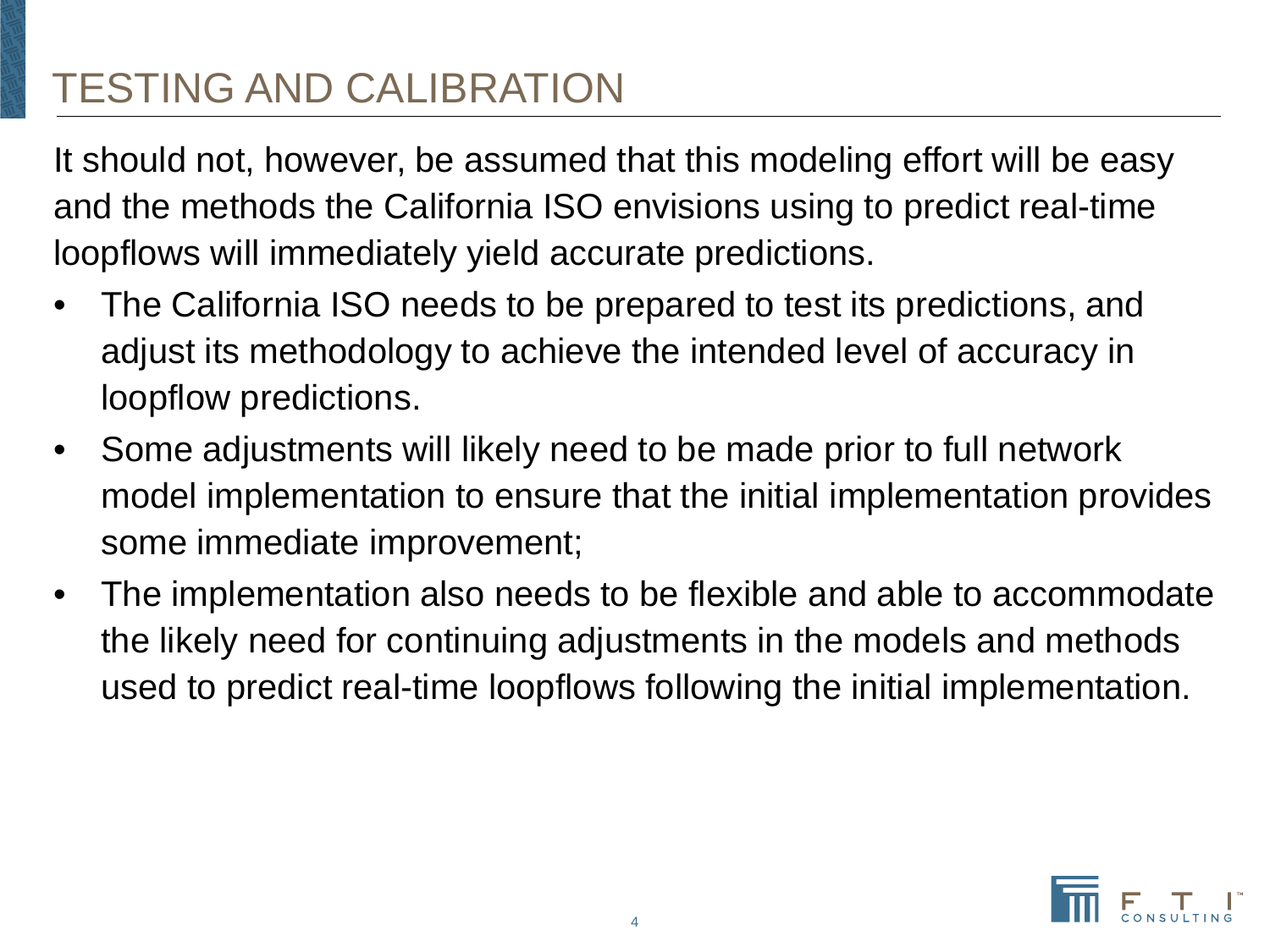Some of the challenges in improving the modeling of real-time loopflows will be:

- California ISO net interchange will initially be modeled as sourcing and sinking on tie lines, not in balancing authority areas;
- Not all balancing authority areas will initially be modeled in detail;
- The distribution of generation and load in modeled balancing authority areas will not be accurate for every hour;
- The impact of real-time loopflows will be impacted by changes in network topology external to the California ISO;
- The schedules available to the California ISO at the time it solves the day-ahead market will be incomplete and will not be final.

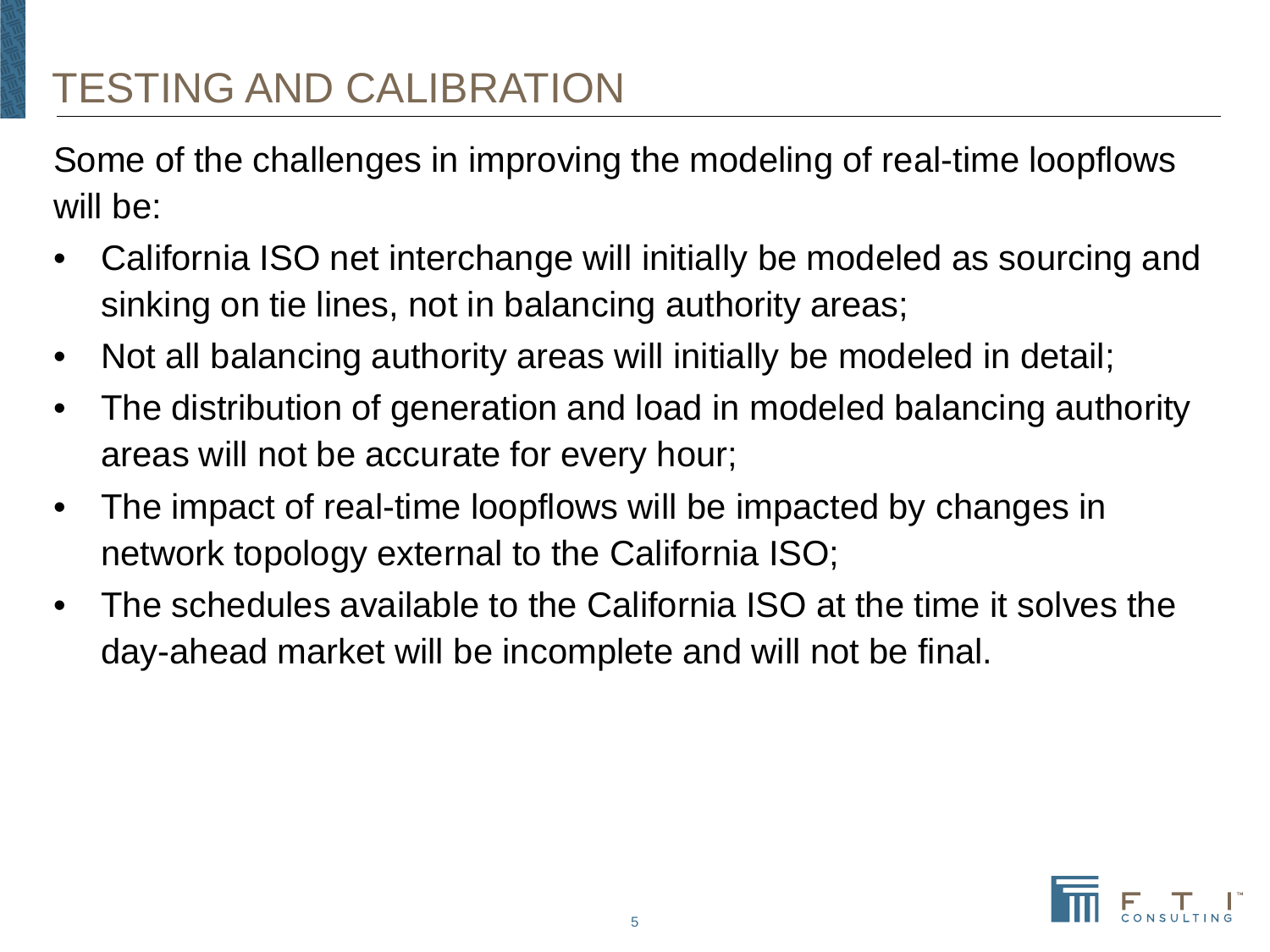The California ISO already prices interchange taking into account its impact on both physical transmission constraints (on lines other than tie lines) and contract path scheduling limits.

- The congestion component at the ties includes congestion on both physical transmission constraints internal to the California ISO and scheduling limits (if this were not the case the price at the ties would equal the price at the distributed load bus less losses whenever the scheduling limit on that line was not binding).
- Congestion components that account for the impact of flows on both physical constraints and scheduling limits are neither unique to the California ISO nor a recent design. The New York ISO has priced interchange taking account of both physical constraints and scheduling limits for 14 years.

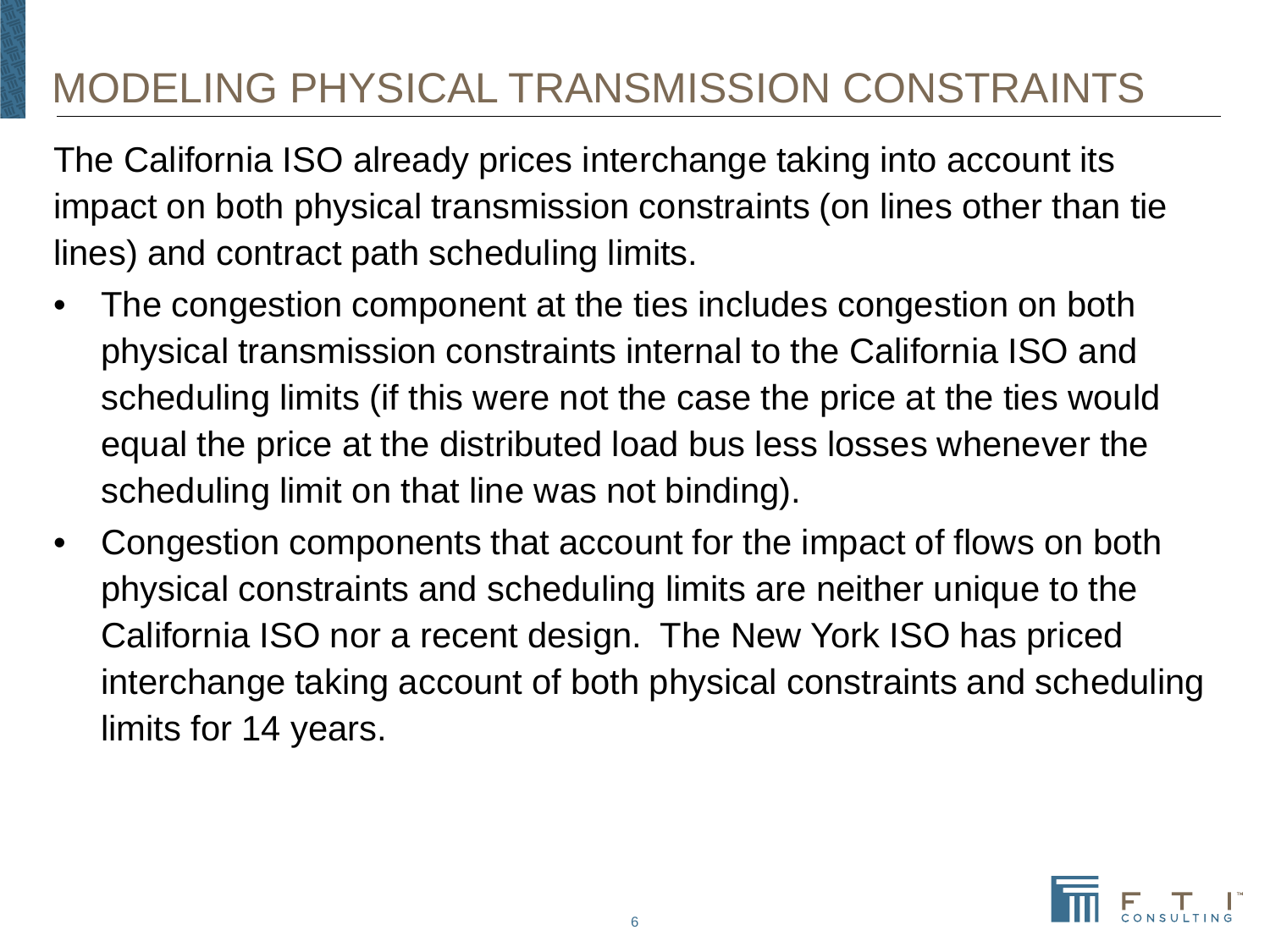One of the internal constraints that the California ISO believes has been impacted by loopflows is Victorville Lugo.



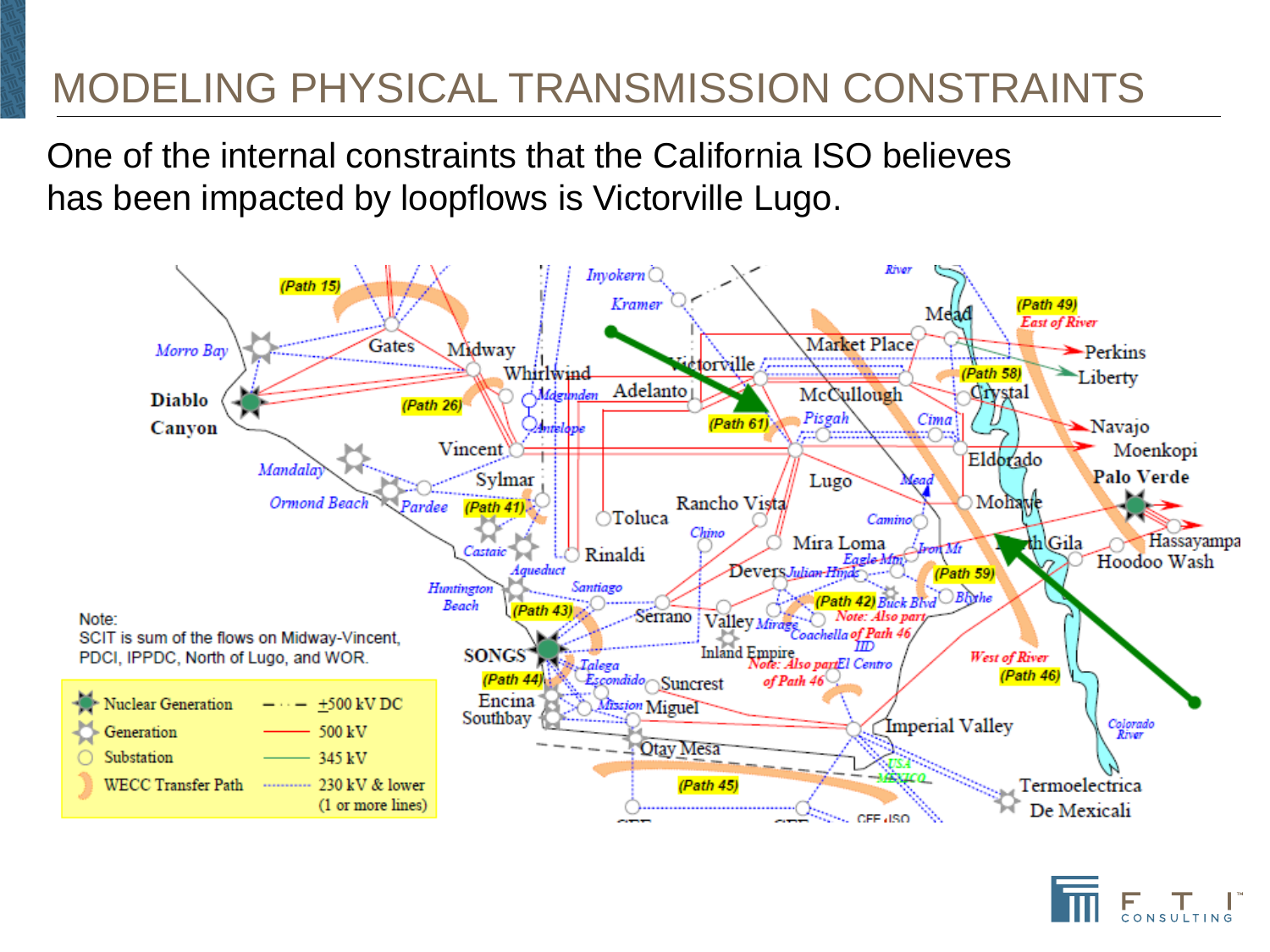The Victorville Lugo constraint is impacted by flows due to California ISO interchange, internal generation and loopflows.

- Managing the impact of loopflows on this constraint by reducing scheduling limits on the tie lines would be an extremely inefficient way to account for the impact of the loopflows.
- Congestion on the line can be managed by redispatching internal California ISO generation without curtailing imports.
- If the redispatch required to manage congestion is expensive, however, this reduces the value of the imports and should be reflected in the price paid for the imports.
- Import suppliers can determine through their bids whether it is worthwhile to them to pay for the redispatch required to accommodate their transaction.

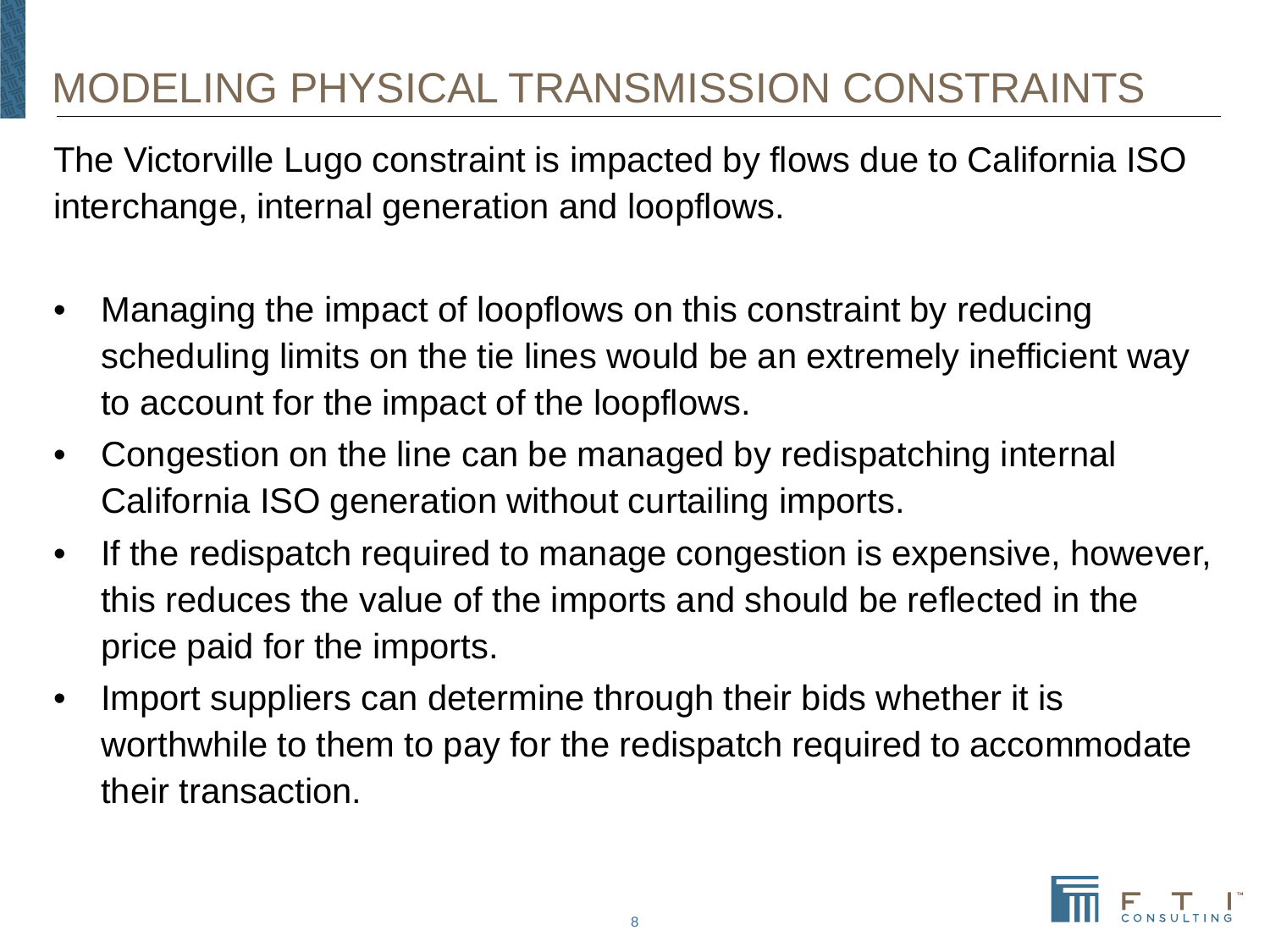Enforcing physical transmission constraints on tie lines in the day-ahead market, and including their congestion component in prices, is not a fundamental change, it is simply adding a few more physical constraints to the many physical transmission constraints that are currently enforced in the day-ahead market and impact the price of interchange.

- Physical transmission constraints and scheduling limits tend to be duplicative within the current modeling framework because interchange has a shift factor of 1 on both constraints.
- This pattern will be completely changed with the inclusion of network topology outside the California ISO. Interchange schedules will have fractional shift factors on physical transmission constraints on the tie lines, just as they currently have fractional shift factors on the many other physical transmission constraints currently enforced on the California ISO transmission system.

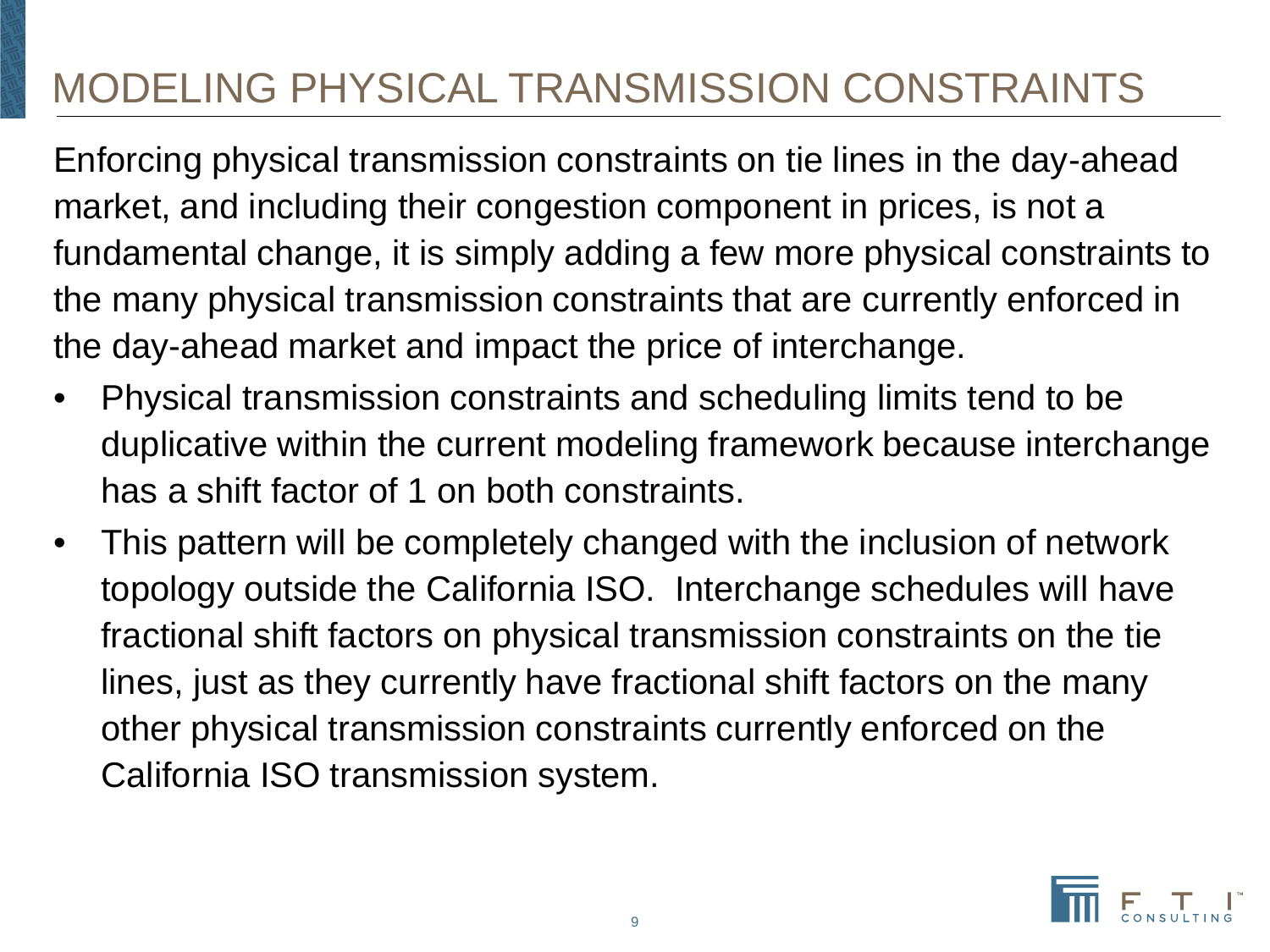The modeling of physical transmission constraints on tie lines will need to be guided by the California ISO's testing and calibration effort.

- When enforcing physical constraints on particular lines in the dayahead market, the California ISO will need to take into account the accuracy of its interchange and loopflow predictions.
- The modeling of interchange as sourced on the tie lines and other approximations could lead to inaccurate flow predictions on some tie lines.
- If these limitations are not accounted for by other elements of the modeling (such as the possible use of compensating injections in some situations), the California ISO may need to adjust the limits enforced in the day-ahead market on some lines.

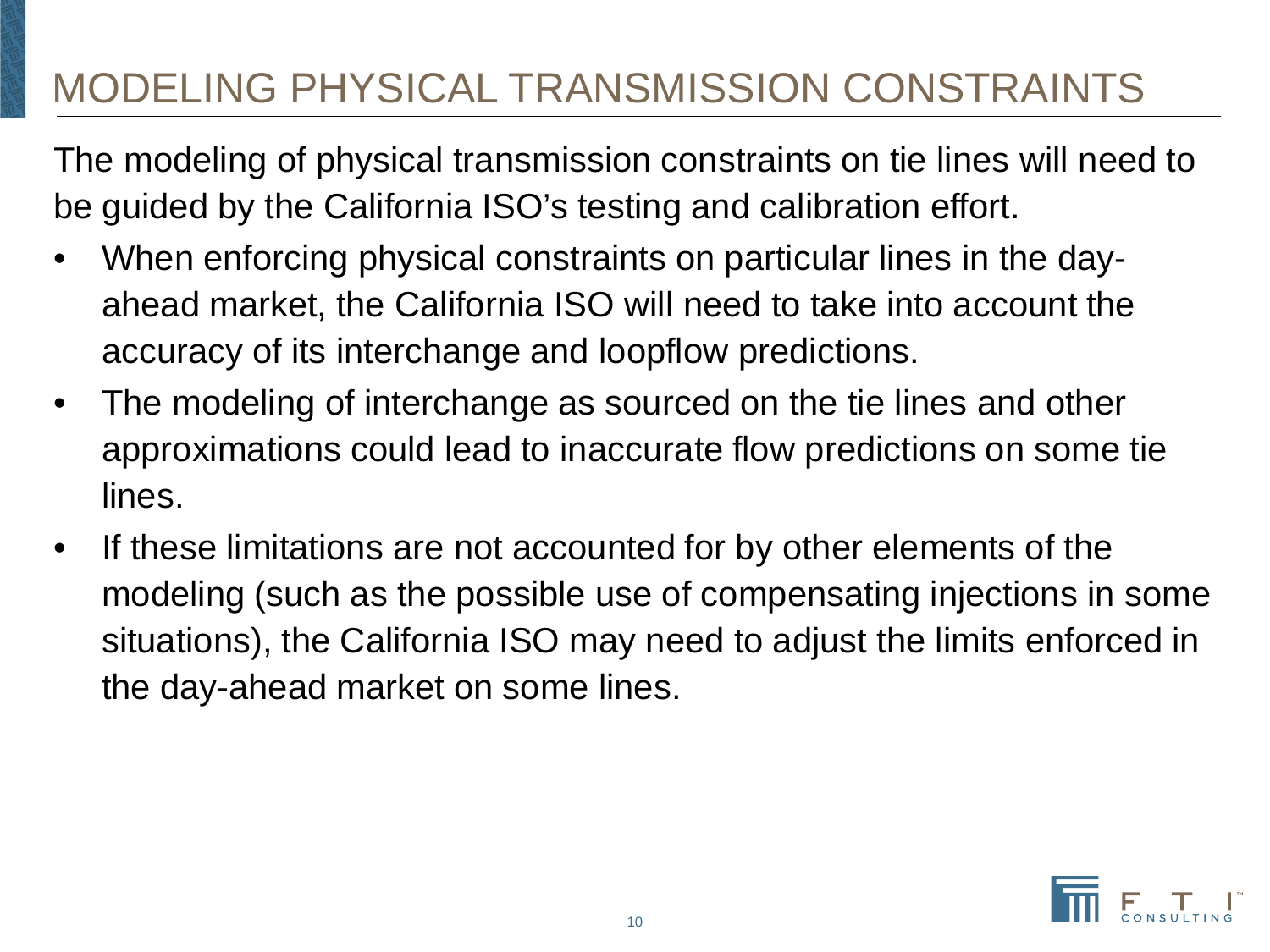# CONTRACT PATH ENTITLEMENTS

While the contract path scheduling system has to be used between balancing authority areas that do not coordinate congestion management, it is the physical limits that ultimately limit transfer capability.

- Transmission investments that create contract path entitlements without increasing the physical transfer capability of the grid have no value.
- Transmission investments that create contract path entitlements but do not increase the physical transfer capability of the grid could even raise production costs by increasing flows on internal constraints that requires costly redispatch.
- The California ISO should seek to disincent, not incent, such transmission investments. This goal is supported by ensuring that the impact of interchange flows on binding physical transmission constraints is reflected in day-ahead and real-time prices.

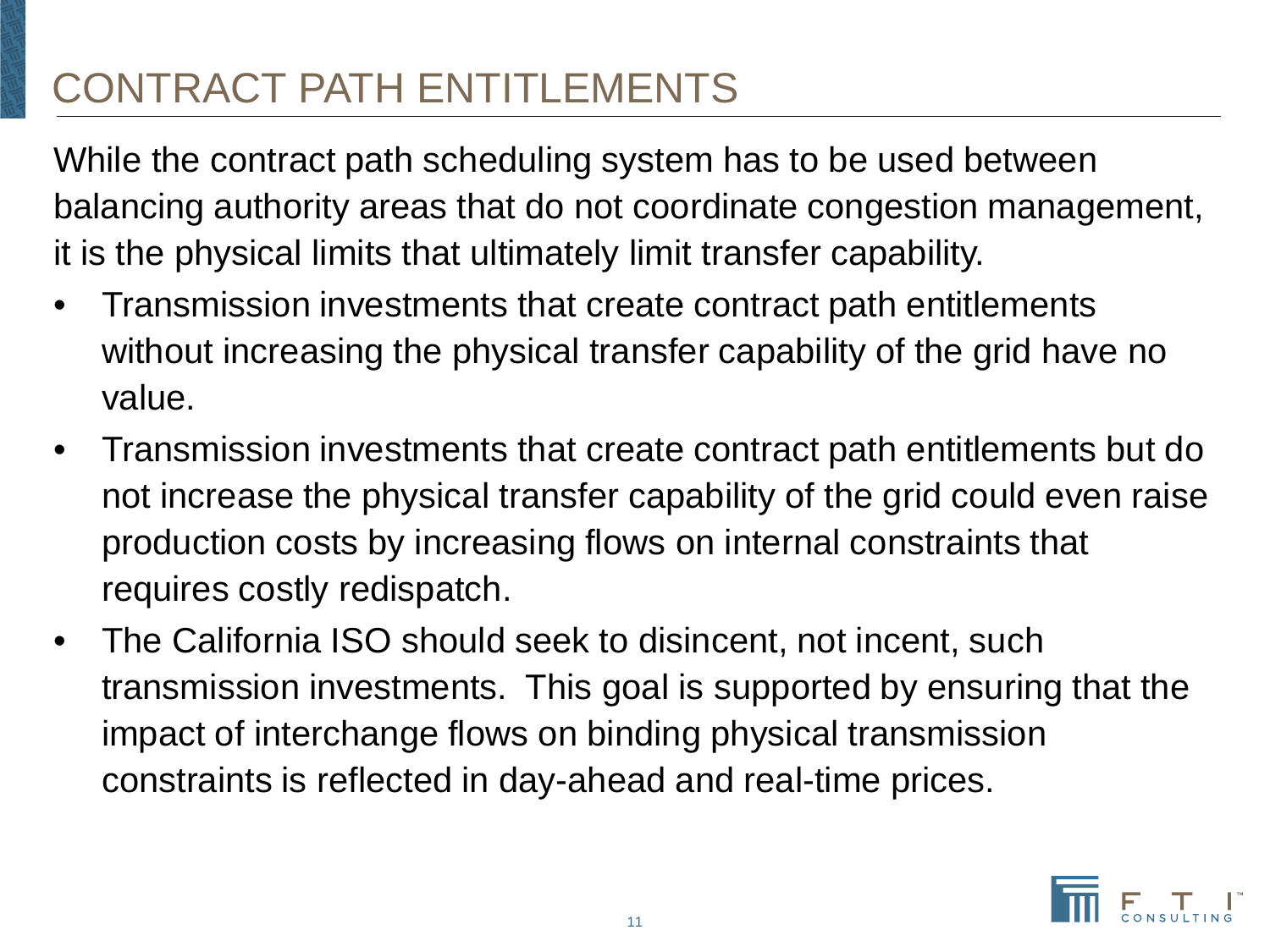# CONGESTION RENT SHORTFALL ALLOCATION

Cost causation principles would require allocating the cost of real-time loopflows to the entities whose transactions create the loopflows (assuming that their identity could be established).

- There are no virtual bids in real-time and virtual bids do not contribute to real-time loopflows.
- The cost of real-time loopflows is always borne by transmission customers through their inability to fully use the transmission system.